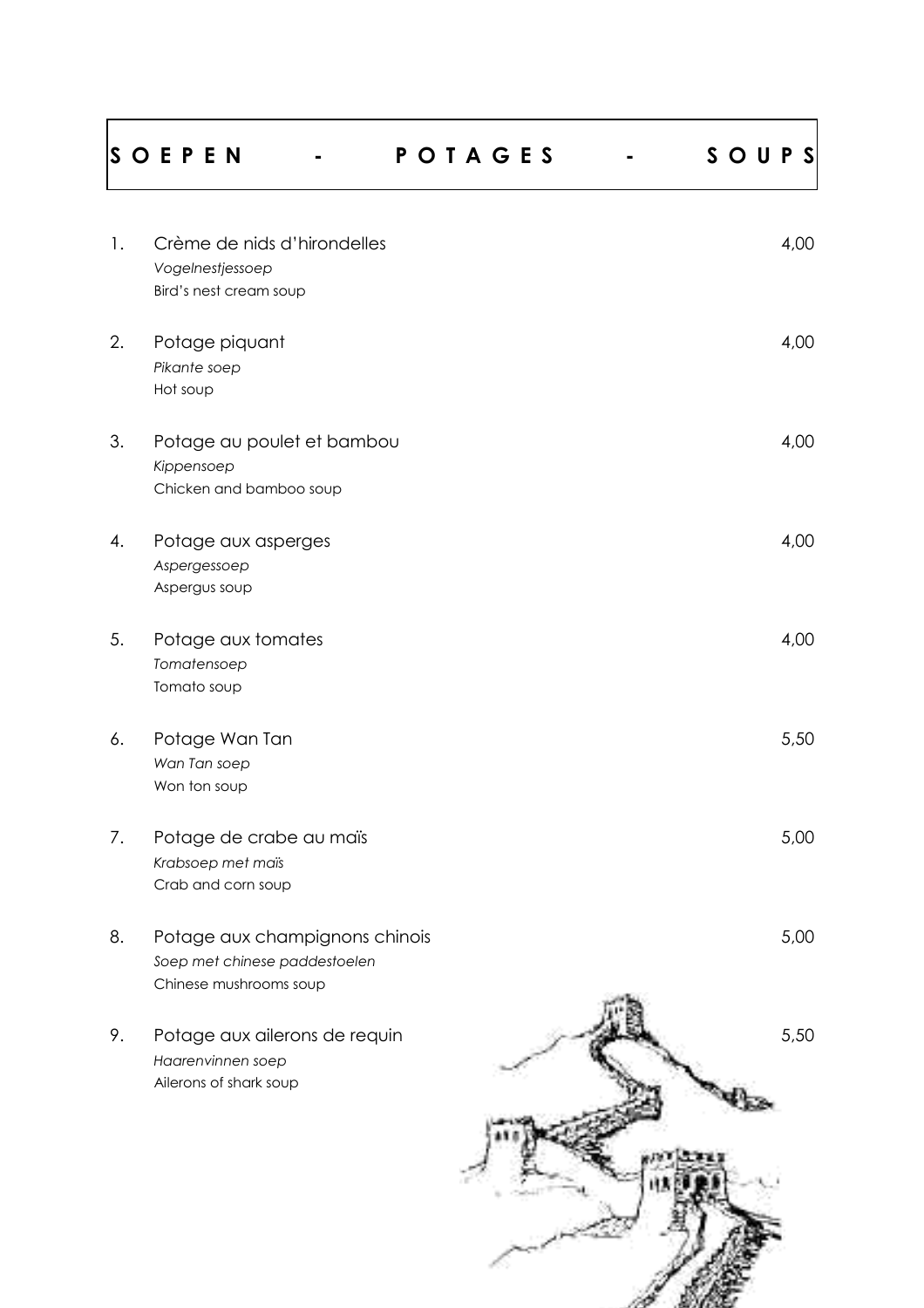## **VOORGERECHTEN - ENTREES - HORS D'OEUVRES**

| 10. | Croquette de soja au poulet (loempia)<br>Chinese kroket met kip<br>Soya and chicken croquette | 4,00 |
|-----|-----------------------------------------------------------------------------------------------|------|
| 11. | Croquette de soja au crabe<br>Chinese kroket met crabe<br>Soya and crab croquette             | 5,00 |
| 12. | Satés au porc<br>Varkensvlees satés<br>Pork saté                                              | 5,00 |
| 13. | Satés au poulet<br>Kip satés<br>Chicken saté                                                  | 5,00 |
| 14. | Ha Kao à la vapeur (raviolis aux crevettes)<br>Gestoomd Ha Kao<br>Steamed Ha Kao              | 6,00 |
| 15. | Shao Mai à la vapeur (boulettes de viande de porc)<br>Gestoomd Shao Mai<br>Steamed Shao Mai   | 5,50 |
|     | 15a. Raviolis chinois grillés<br>Geroosterd chinese ravioli<br>Chinese dumplings roasted      | 6,00 |
| 16. | Nems<br>Nems<br>Spring rolls (nêm)                                                            | 6,00 |
| 17. | Tricon au curry<br>Currytricon<br>Tricon of curry                                             | 5,50 |
| 18. | Hors d'œuvre chinois<br>Chinese hors d'oeuvre<br>Hors d'œuvre chinese                         | 6,00 |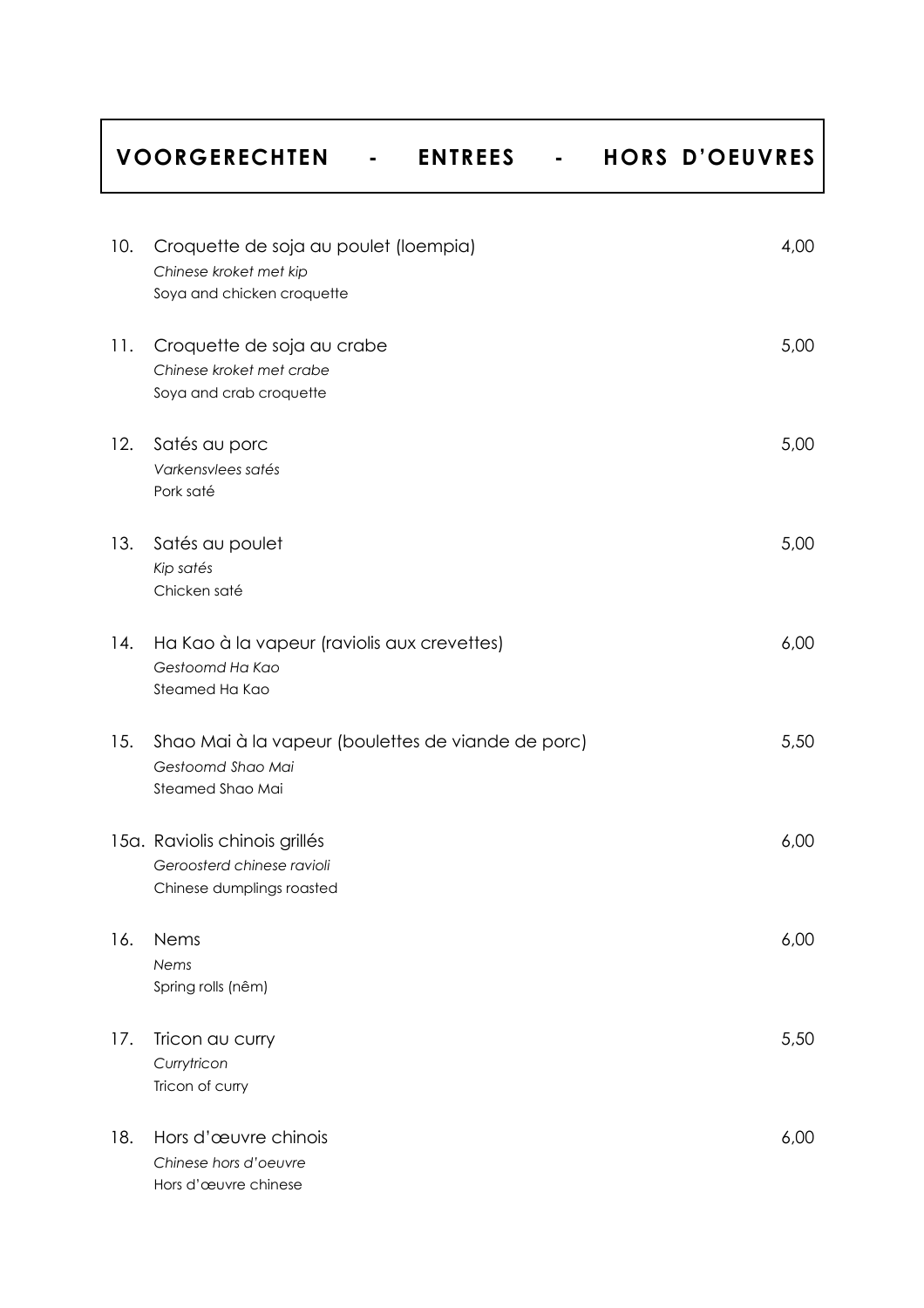| 19. | Dim Sum « 2 personnes » :<br>4 sortes différentes : Hao Kao, Shao Mai, Nems, Tricon Curry<br>Dim Sum (2 personnen)<br>Dim Sum (2 persons) | 18,00 |
|-----|-------------------------------------------------------------------------------------------------------------------------------------------|-------|
| 20. | Beignet de cuisses de grenouilles<br>Kikkerbilletjes met citroen<br>Thigh of frog with lemon                                              | 6,00  |
|     | 20a. Cuisses de grenouilles à l'ail piquant<br>Kikkerbilletjes met look in pikante sauc<br>Thigh of frog wit hot garlic                   | 7,50  |
| 21. | Côtes de porc grillée<br>Geroosterde varkensvlees<br>Spare-rids roasted                                                                   | 6,00  |
| 22. | Gambas grillés à l'ail piquant<br>Gegrieerde gambas met looksaus<br>Gambas roasted with hot garlic                                        | 10,50 |
|     | 22a. Coquilles St. Jacques à l'ail piquant<br>St-Jacobs schelp met looksaus<br>Cockle St-Jacques with hot garlic                          | 10,50 |
| 23. | Beignets de scampis au citron<br>Scampis beignets in citroen<br>Shrimps fritters with lemon                                               | 7,50  |
|     | 23a. Scampis à l'ail piquant<br>Scampis met looksaus<br>Prawns with hot garlic                                                            | 8,00  |
| 24. | Caille braisée<br>Kwartels<br>Cudles braised                                                                                              | 6,00  |
| 25. | Salade au poulet<br>Kip salad<br>Chicken salad                                                                                            | 6,00  |
| 26. | Salade aux crevettes<br>Chinese garnalen salade<br>Shrimps salad                                                                          | 7,00  |

دياءية

en la compartir de la compartir de la compartir de la compartir de la compartir de la compartir de la compartir<br>Del compartir de la compartir de la compartir de la compartir de la compartir de la compartir de la compartir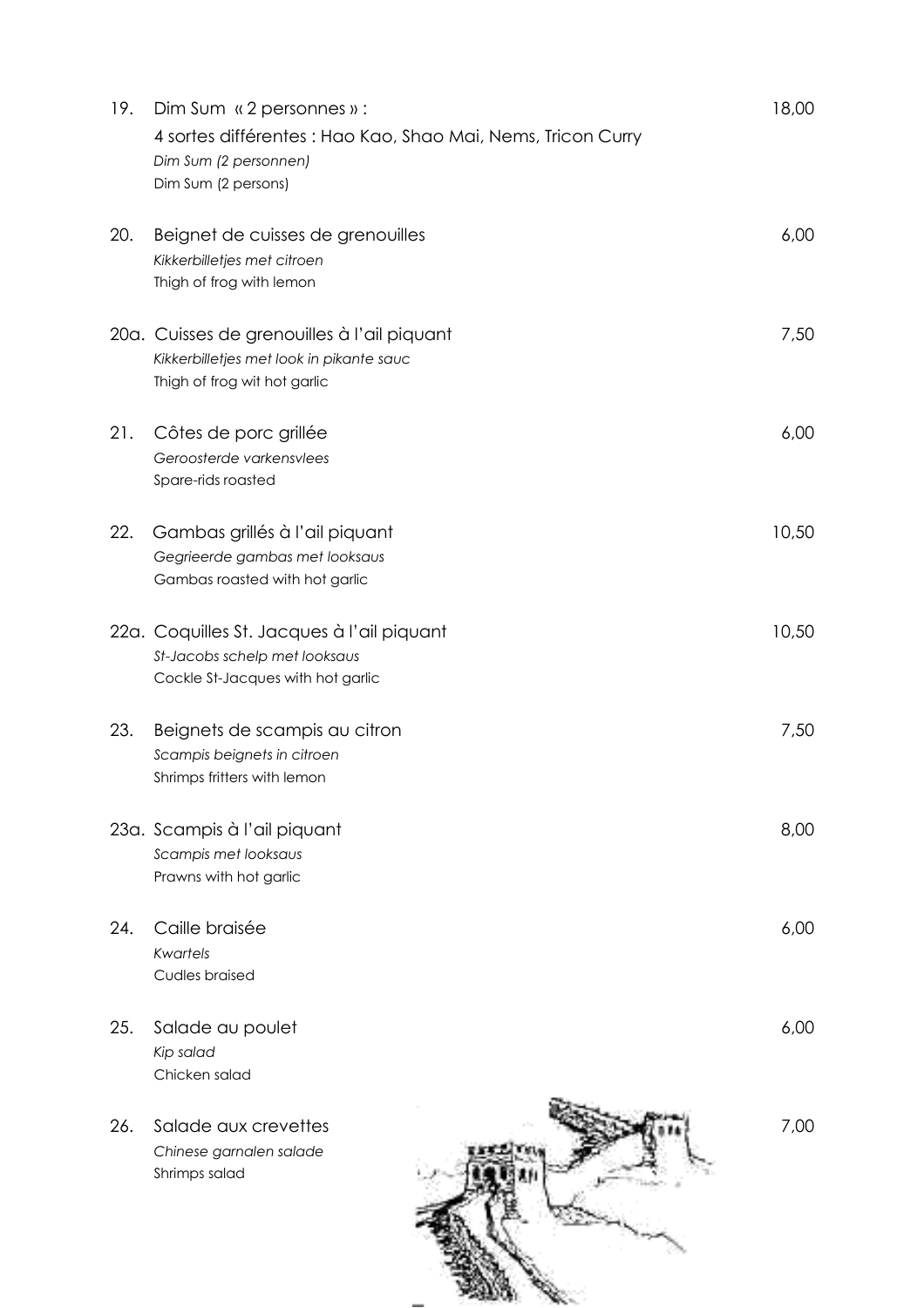| 27. | Salade au crabe                            |  | 7,00 |
|-----|--------------------------------------------|--|------|
|     | Krab salade                                |  |      |
|     | Crab salad                                 |  |      |
| 28. | Croquette de scampis                       |  | 7,00 |
|     | Kroket met scampis                         |  |      |
|     | Scampis croquette                          |  |      |
| 29. | 3 assortiments de Dim Sum                  |  | 8,00 |
|     | (Nems, Tricon curry, Croquette de scampis) |  |      |
|     | Tree sets of Dim sum                       |  |      |

 $\mathbf{r}$ 

|     | <b>GEVOGELTE</b>                                                                                         | <b>VOLAILLES</b> | <b>CHICKENS</b> |
|-----|----------------------------------------------------------------------------------------------------------|------------------|-----------------|
| 30. | Poulet aux champignons chinois<br>Kip met chinese champignons<br>Chcken with mushrooms chinese           |                  | 11,00           |
| 31. | Poulet aux champignons et bambou<br>Kip met champignons en bamboes<br>Chicken with mushrooms and bam boo |                  | 10,50           |
| 32. | Poulet au curry<br>Kippeblokjes met currysaus<br>Chicken with curry sauce                                |                  | 10,50           |
| 33. | Poulet aux ananas<br>Kip met ananas<br>Chicken with ananas                                               |                  | 10,50           |
| 34. | Poulet à la sauce « sacha »<br>Kip in « sacha » sauc<br>Chicken with sacha sauce                         |                  | 11,00           |
| 35. | Dés de poulet à la sauce piquante<br>Kippeblokjes in pikante sauc<br>Chicken dice with hot sauce         |                  | 11,00           |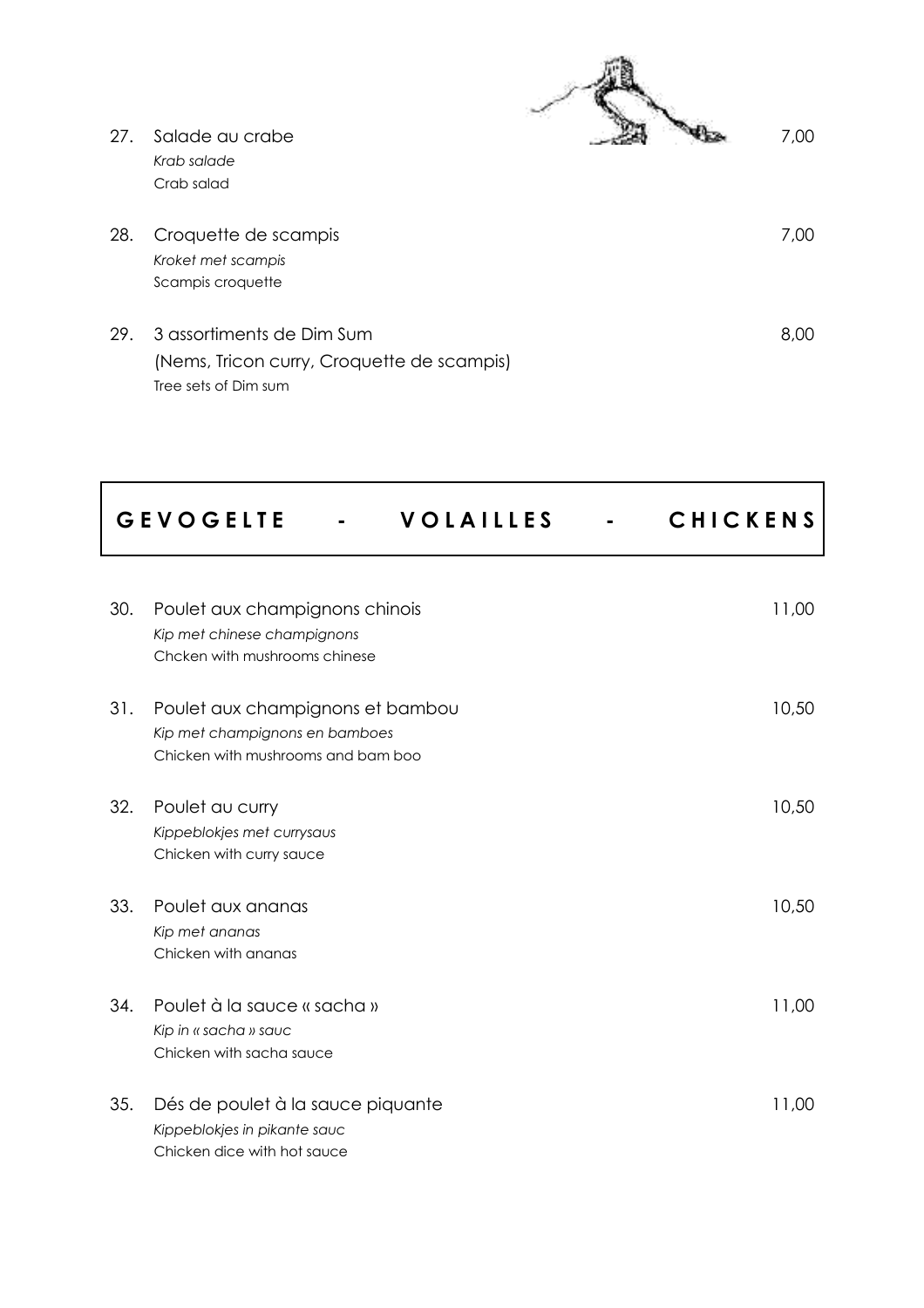| 36. | Poulet à la sauce tomate<br>Kip in tomatensauc<br>Chicken with tomato sauce                                           | 10,50 |
|-----|-----------------------------------------------------------------------------------------------------------------------|-------|
| 37. | Poulet aux légumes<br>Kip met groenten<br>Chicken with vegetables                                                     | 10,50 |
| 39. | Poulet aux brocolis<br>Kip met brocoli<br>Chicken with broccolis                                                      | 10,50 |
| 40. | Beignet de poulet à sauce aigre-douce<br>Gebakken kip met zoetzure sauc<br>Chicken fritters with sweet and sour sauce | 11,00 |

## **VLEESGERECHTEN - PLATS DE VIANDE - MEAT**

| 41. | Filet de bœuf avec champignons<br>Gesneden rundvlees met champignons<br>Sliced beff with mushrooms                        | 11,00 |
|-----|---------------------------------------------------------------------------------------------------------------------------|-------|
| 42. | Filet de bœuf aux champignons chinois<br>Gesneden rundvlees met chinese champignons<br>Sliced beff with mushrooms chinese | 12,00 |
| 43. | Filet de bœuf découpé à la sauce curry<br>Gesneden rundvlees met curry sauc<br>Sliced beff with curry sauce               | 11,00 |
| 44. | Filet de bœuf découpé aux poivrons<br>Gesneden rundvlees met paprika<br>Sliced beff with peppers                          | 11,00 |
| 45. | Filet de bœuf découpé aux oignons<br>Gesneden rundvlees met ajuin<br>Sliced beff with onions                              | 11,00 |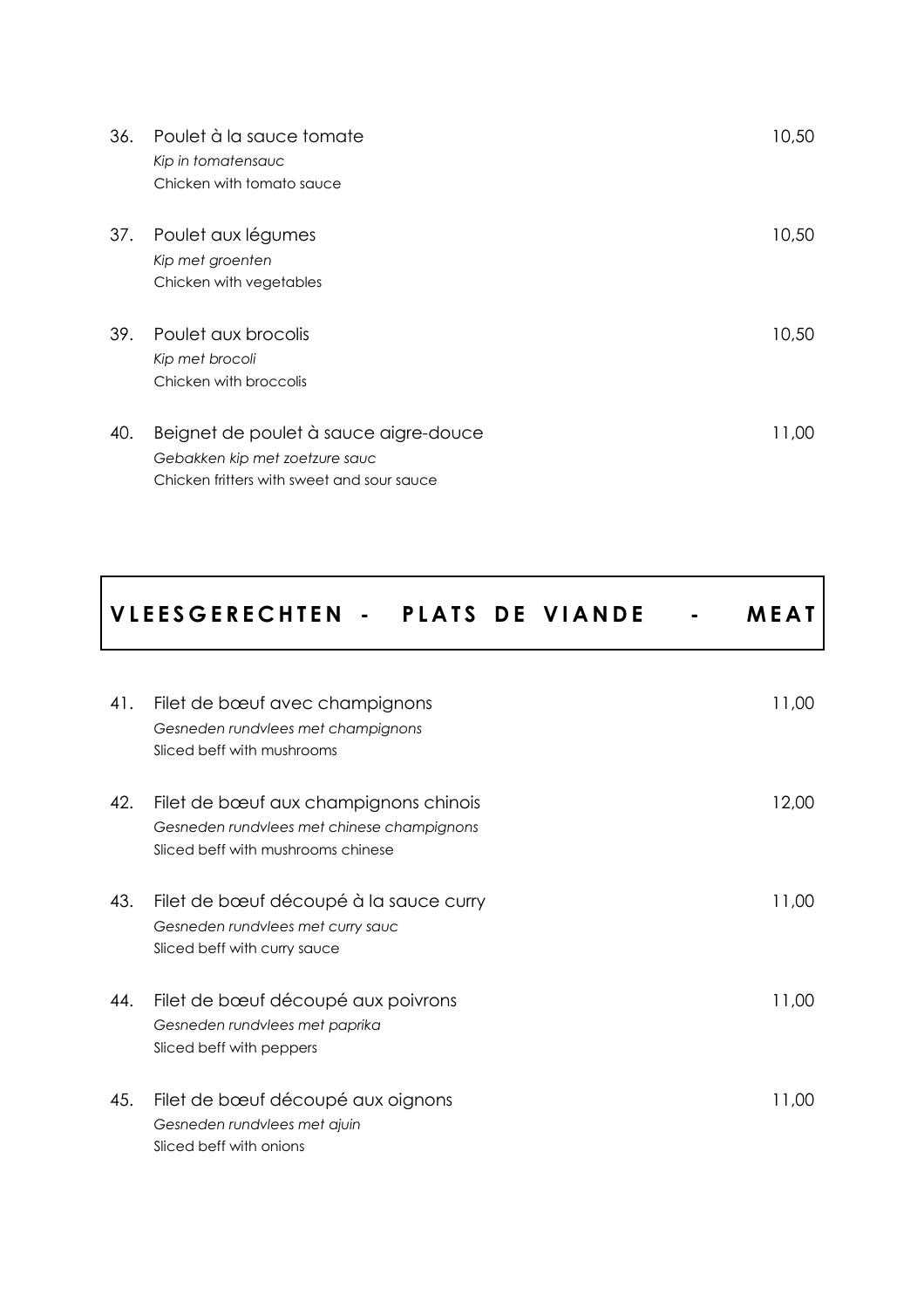| 46. | Filet de bœuf découpé avec légumes<br>Gesneden rundvlees met groenten<br>Sliced beff with vegetables                | 11,00 |
|-----|---------------------------------------------------------------------------------------------------------------------|-------|
| 47. | Langue de bœuf à la façon chinoise<br>Runtong op chinese wijze<br>Tongue of beef of chinese way                     | 13,00 |
| 48. | Filet de bœuf à la sauce « sacha »<br>Gesneden rundvlees met sauce « sacha »<br>Sliced beff with sacha sauce        | 12,00 |
| 49. | Porc sauté aux champignons<br>Varkensvlees met champignons<br>Fried pork with mushrooms                             | 10,50 |
| 50. | Porc sauté au curry<br>Varkensvlees met curry saus<br>Fried pork with curry                                         | 10,50 |
| 51. | Porc sauté sauce piquante<br>Varkensvlees met pikante saus<br>Fried pork with hot sauce                             | 11,00 |
| 52. | Porc sauté à la sauce « sacha »<br>Varkensvlees met sauce sacha<br>Fried pork with sacha sauce                      | 11,00 |
| 53. | Beignet de porc sauce aigre-douce<br>Gebakken varkensvlees met zoetzure saus<br>Pork fritters with sweet sour sauce | 11,00 |
| 54. | Porc rôti sauce piquante et aigre-douce<br>Babipangang<br>Pork roasted with hot sweet sour sauce                    | 12,00 |
| 55. | Porc sauté aux légumes<br>Varkensvlees met groenten<br>Fried pork with vegetables                                   | 10,50 |
|     |                                                                                                                     |       |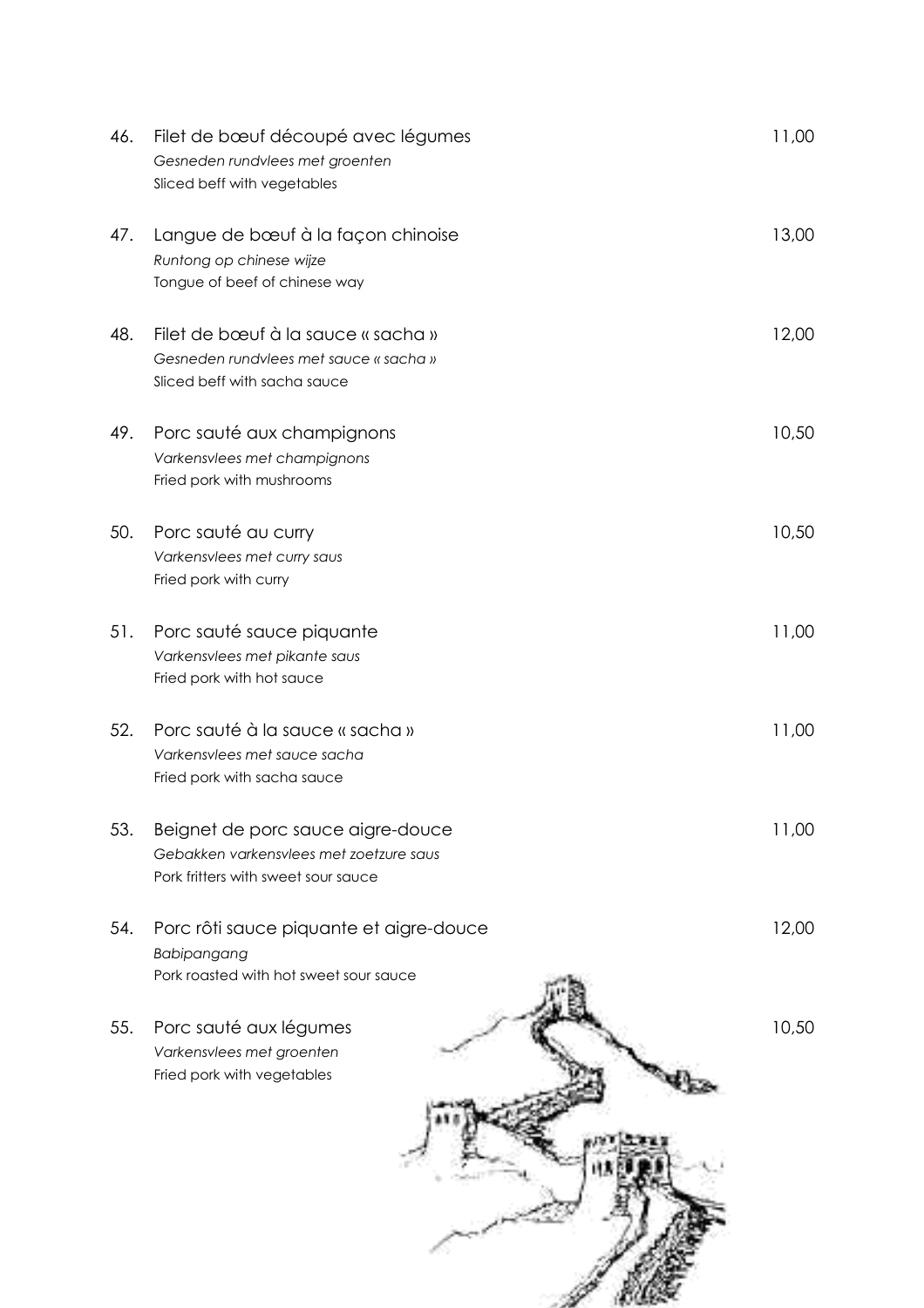|     | S<br>$S \ S$<br>P<br>O                                                                                            | S |  | F | <sub>S</sub> | H.    | <sub>S</sub> |
|-----|-------------------------------------------------------------------------------------------------------------------|---|--|---|--------------|-------|--------------|
| 56. | Scampis chinois à la sauce piquante<br>Chinese scampis in pikante saus<br>Scampis chinese with hot sauce          |   |  |   |              | 17,00 |              |
| 57. | Scampis aux champignons<br>Scampis met champignons<br>Prawns with mushrooms                                       |   |  |   |              | 14,00 |              |
| 58. | Scampis sauce tomate<br>Scampis in tomatensaus<br>Prawns with tomato sauce                                        |   |  |   |              | 14,00 |              |
| 59. | Scampis sauce curry<br>Scampis met curry saus<br>Prawns with curry sauce                                          |   |  |   |              | 14,00 |              |
| 60. | Gambas grillés à l'ail piquant<br>Gegrieerde gambas met looksaus<br>Gambas roasted with hot garlic                |   |  |   |              | 18,00 |              |
| 61. | Beignets de scampis sauce aigre-doux<br>Gebakken Scampis in zoetzure saus<br>Fritter prawns with sweet sour sauce |   |  |   |              | 14,00 |              |
| 62. | Scampis aux légumes<br>Scampis met groenten<br>Prawns with vegetables                                             |   |  |   |              | 14,00 |              |
|     | 62a. Scampis à l'ail piquant<br>Scampis met met looksaus<br>Prawns with with hot garlic                           |   |  |   |              | 14,00 |              |
| 63. | Scampis aux brocolis<br>Scampis met brocolis<br>Prawns with broccolis                                             |   |  |   |              | 14,00 |              |
|     | 63a. Scampis sauce sacha<br>Scampis met saus « sacha »<br>Prawns with sacha sauce                                 |   |  |   |              | 15,00 |              |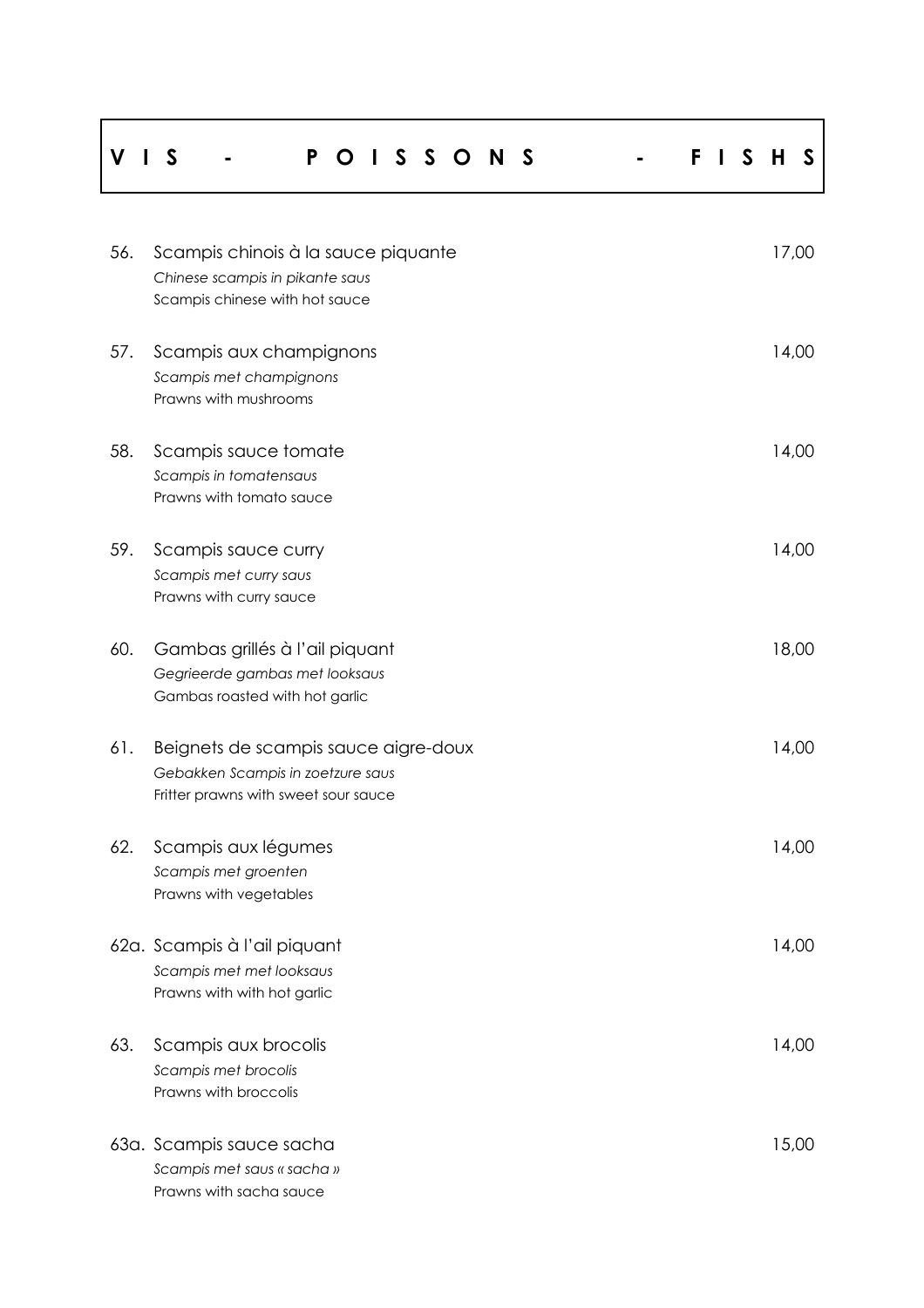| 64. | Beignets de cabillaud sauce aigre-doux<br>Gebakken kabeljauw in zoetzure saus<br>Fried of cabillau with wzeet sour sauce         | 14,00 |
|-----|----------------------------------------------------------------------------------------------------------------------------------|-------|
| 65. | Lotte sautée aux légumes<br>Kwabaal met groenten<br><b>Burbot with vegetables</b>                                                | 19,00 |
|     | 65a. Sole à la vapeur<br>Gestoomd tong<br>Steamed sole                                                                           | 19,00 |
|     | 65b. Sole grillée au beurre<br>Gegrieerde tong met boter<br>Roasted sole of butter                                               | 19,00 |
| 66. | Beignets de calamars sauce tartare<br>Calamars beignets met tartaresaus<br>Fritter scuids tartar sauce                           | 13,00 |
| 67. | Calamars sautés aux poivrons (piquant)<br>Gesauteerde inktvis met paprika in pikante saus<br>Fried scuids with sweet sour sauce  | 13,00 |
| 68. | Cuisses de grenouilles à l'ail (piquant)<br>Kikkerbilletjes met look in pikante saus<br>Thigh of frog with hot garlic            | 13,00 |
| 69. | Cuisses de grenouilles aux légumes<br>Kikkerbilltjes met groenten<br>Thigh of frog with vegetables                               | 13,00 |
| 70. | Coquilles St. Jacques et boulettes de poissons aux légumes<br>St-Jacobs schelp met groenten<br>Cockle St-Jacques with vegetables | 17,00 |
|     | 70a. Crustacés aux légumes<br>Zeevruchten met groenten<br>Shellfish with vegetables                                              | 17,00 |
|     | 70b. Coquilles St. Jacques à l'ail piquant<br>St-Jacobs schelp met looksaus<br>Cockle St-Jacques with hot garlic                 | 18,00 |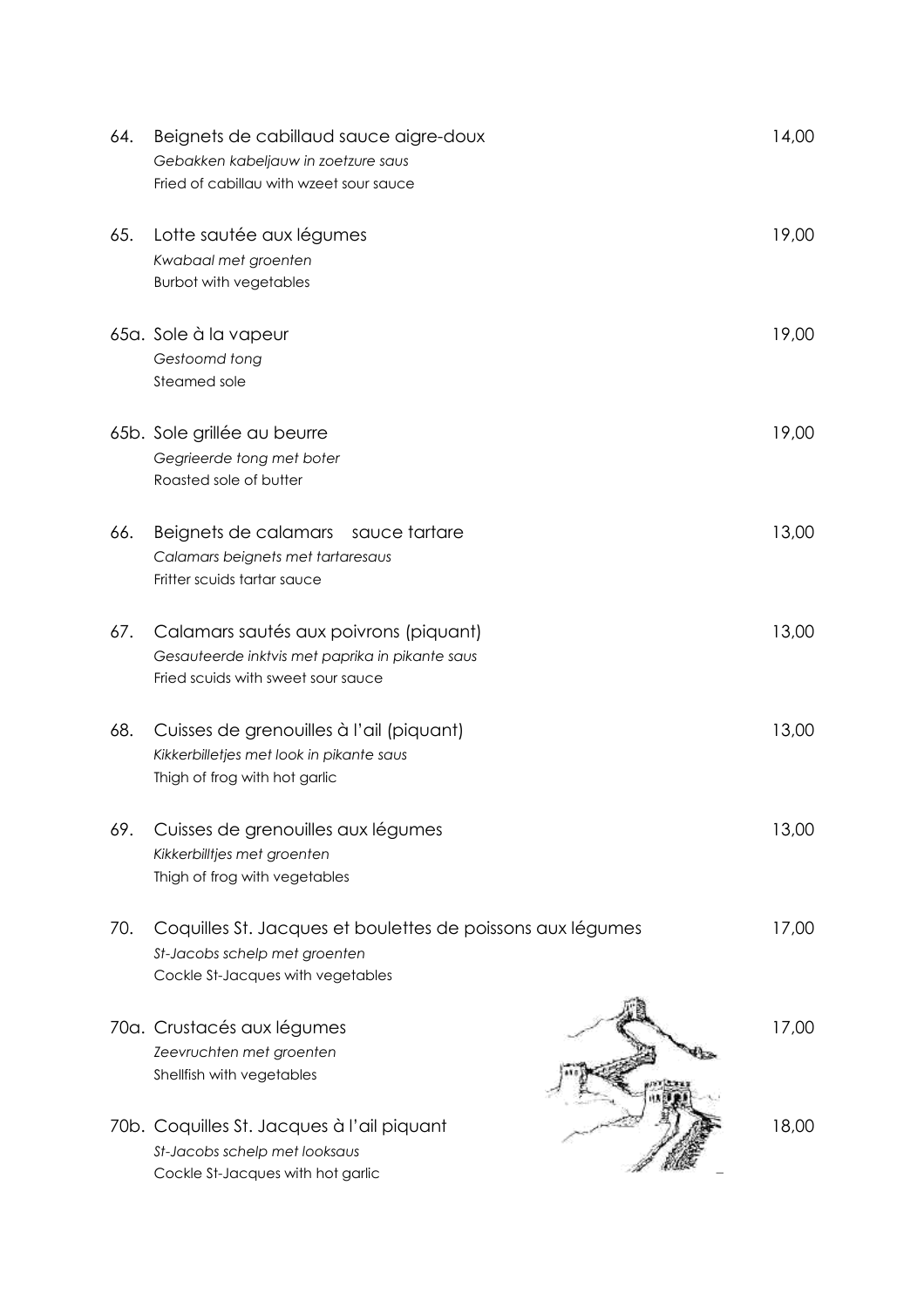|     | EEND<br>CANARD                                                                                | U.<br>D. | K<br>C |
|-----|-----------------------------------------------------------------------------------------------|----------|--------|
|     |                                                                                               |          |        |
| 71. | Canard laqué<br><b>Eend Pekin</b><br>Roasted duck Pékin style                                 |          | 15,00  |
| 72. | Canard sauce aigre-doux<br>Eend met zoetzure saus<br>Duck with sweet sour sauce               |          | 14,00  |
| 73. | Canard aux champignons chinois<br>Eend met chinese champignons<br>Duck with chinese mushrooms |          | 14,00  |
| 74. | Canard aux huit délices<br>Eend met acht delicateses<br>Duck of eight delight                 |          | 15,00  |
| 75. | Canard aux Lichits<br>Eend met lichees<br>Duck with lychees                                   |          | 14,00  |
| 76. | Canard à la sauce d'orange<br>Eend met sinaasappplesaus<br>Duck orange sauce                  |          | 14,00  |
|     | 76a. Canard aux ananas<br>Eend met ananas<br>Duck with ananas                                 |          | 14,00  |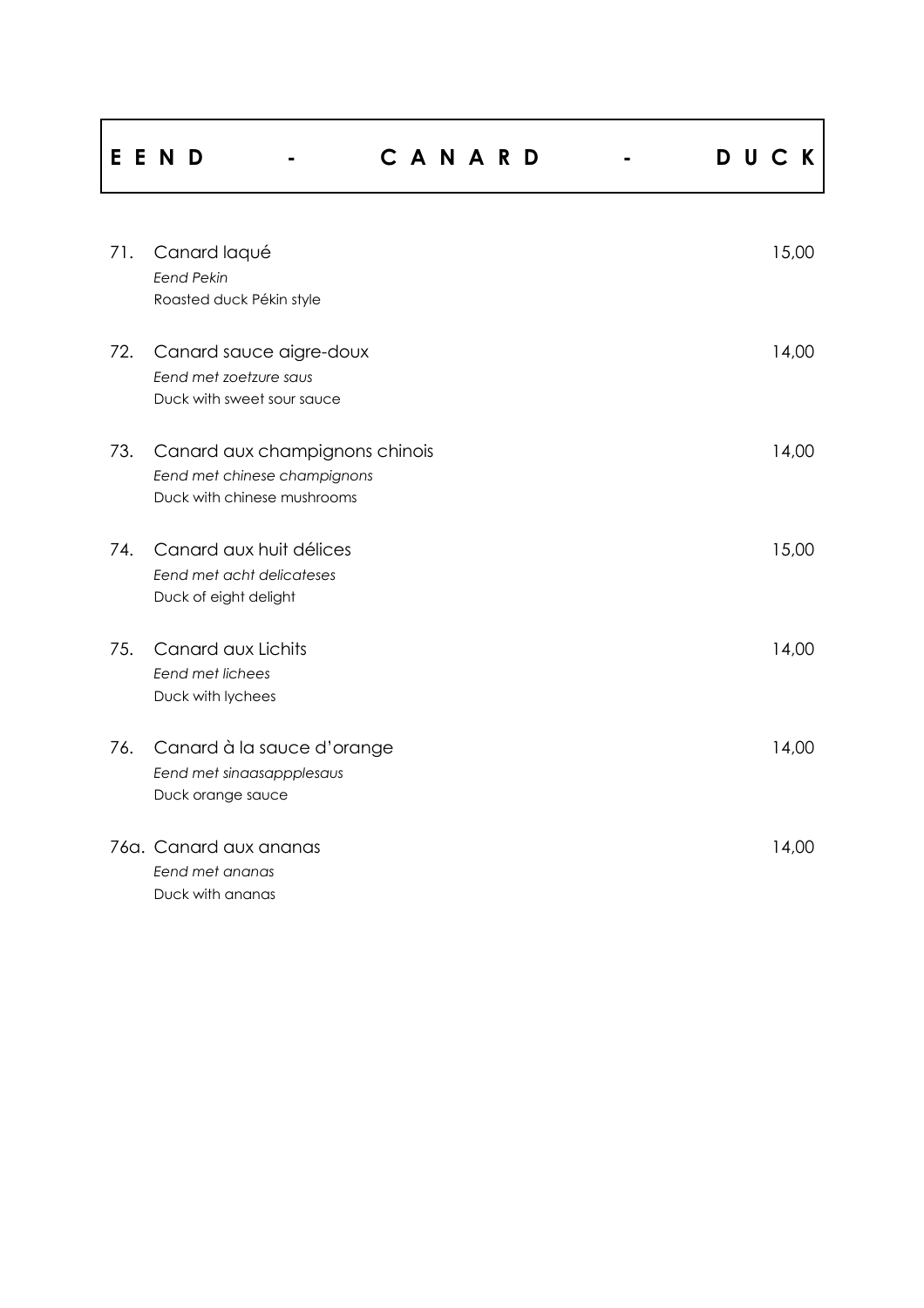|     | S P E C I A U X                                                                                                  | P     |
|-----|------------------------------------------------------------------------------------------------------------------|-------|
| 77. | Scampis à la Ti Pan (préparation sur plaque de fer chaude)<br>Scampis (op warme ijzerplaat)<br>Scampis of ti pan | 15,00 |
| 78. | Bœuf à la Ti Pan (sur plaque de fer chaude)<br>Rundsvlees (op warme ijzerplaat)<br>Beef of ti pan                | 13,00 |
| 79. | Viande de porc à la Ti Pan (sur plaque de fer chaude)                                                            | 13,00 |

- *Varkensvlees (op warme ijzerplaat)*  Pork of ti pan
- 80. Canard à la Ti Pan (sur plaque de fer chaude) 15,00  *Eend (op warme ijzerplaat)*  Duck of ti pan
- 80a. Gambas à la Ti Pan (sur plaque de fer chaude) 19,00  *Gambas (op warme ijzerplaat)*  Gambas of ti pan
- 81. Spécial Pot 14,00  *Speciaal pot*  Special Pot
- 82. Crustacés au Pot  *Zeevruchten pot*  Shellfish pot
- 83. Plat famille chinoise 13,00  *Chinese family gerecht*  Plate chinese family

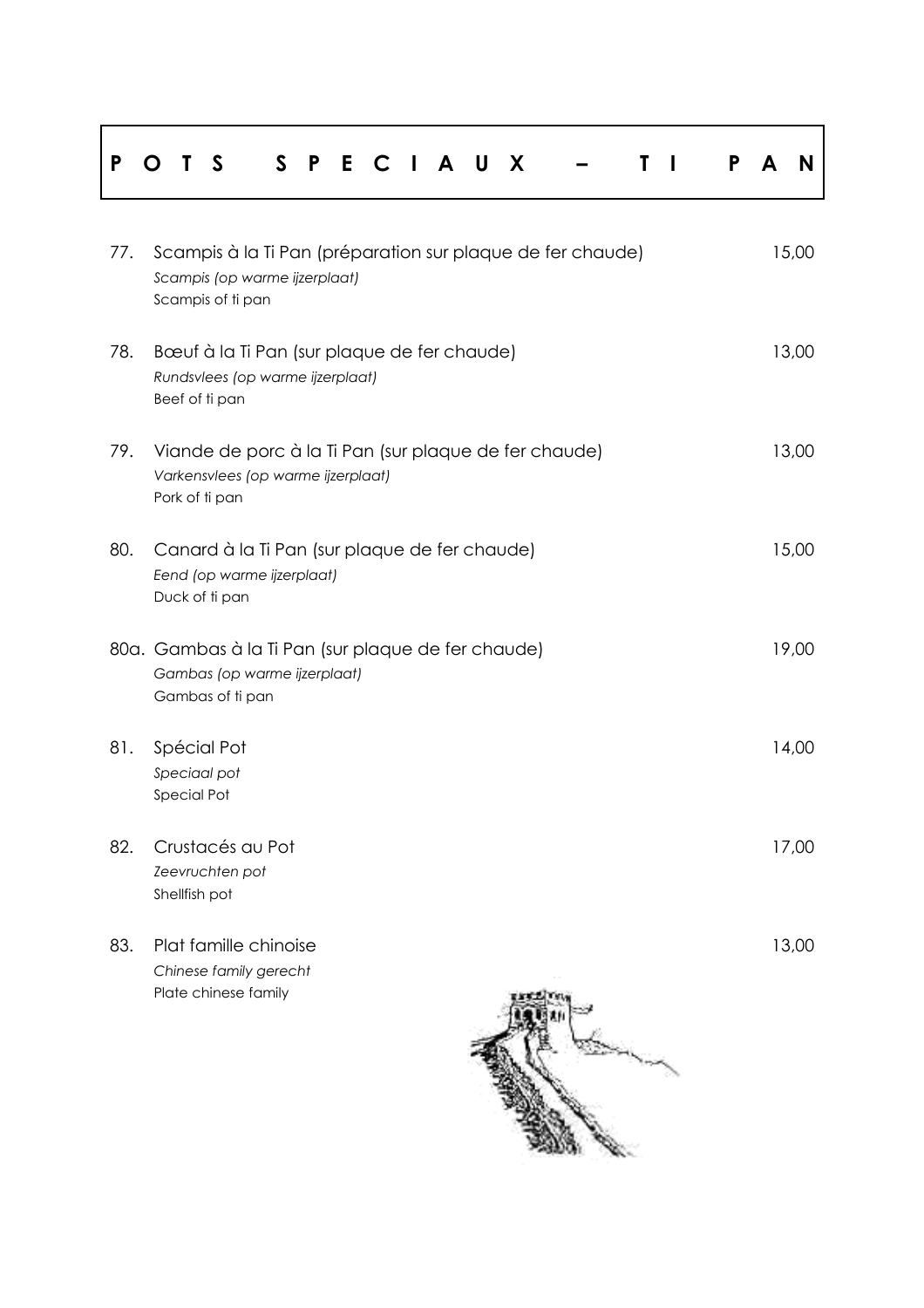| C   | Н                                                                      | P |  | Т | S | Y     |
|-----|------------------------------------------------------------------------|---|--|---|---|-------|
| 84. | Chop-Tsoy au poulet<br>Chop-Tsoy met kip<br>Chicken Chop-Tsoy          |   |  |   |   | 10,50 |
| 85. | Chop-Tsoy au porc<br>Chop-Tsoy met vlees<br>Pork Chop-Tsoy             |   |  |   |   | 10,50 |
| 86. | Chop-Tsoy au bœuf<br>Chop-Tsoy met rundsvlees<br><b>Beef Chop-Tsoy</b> |   |  |   |   | 11,00 |
| 87. | Chop-Tsoy aux scampis<br>Chop-Tsoy met scampis<br>Prawn Chop-Tsoy      |   |  |   |   | 14,00 |
| 88. | Chop-Tsoy sauté spécial<br>Chop-Tsoy speciaal<br>Special Chop-Tsoy     |   |  |   |   | 13,00 |
|     | 88a. Plat végétarien<br>Gerecht met groeten<br>Vegetable plates        |   |  |   |   | 9,00  |

Ţ

|  |  | PLATS DE RIZ - NOUILLES |  |  |  |  |  |  |  |
|--|--|-------------------------|--|--|--|--|--|--|--|
|  |  |                         |  |  |  |  |  |  |  |

| 89. | Riz sauté au poulet<br>Nasigoreng met kip    |       |  |  |  |  |
|-----|----------------------------------------------|-------|--|--|--|--|
|     | Fried rice with chicken                      |       |  |  |  |  |
| 90. | Riz sauté au porc                            | 10,50 |  |  |  |  |
|     | Nasigoreng met vlees<br>Fried rice with pork |       |  |  |  |  |